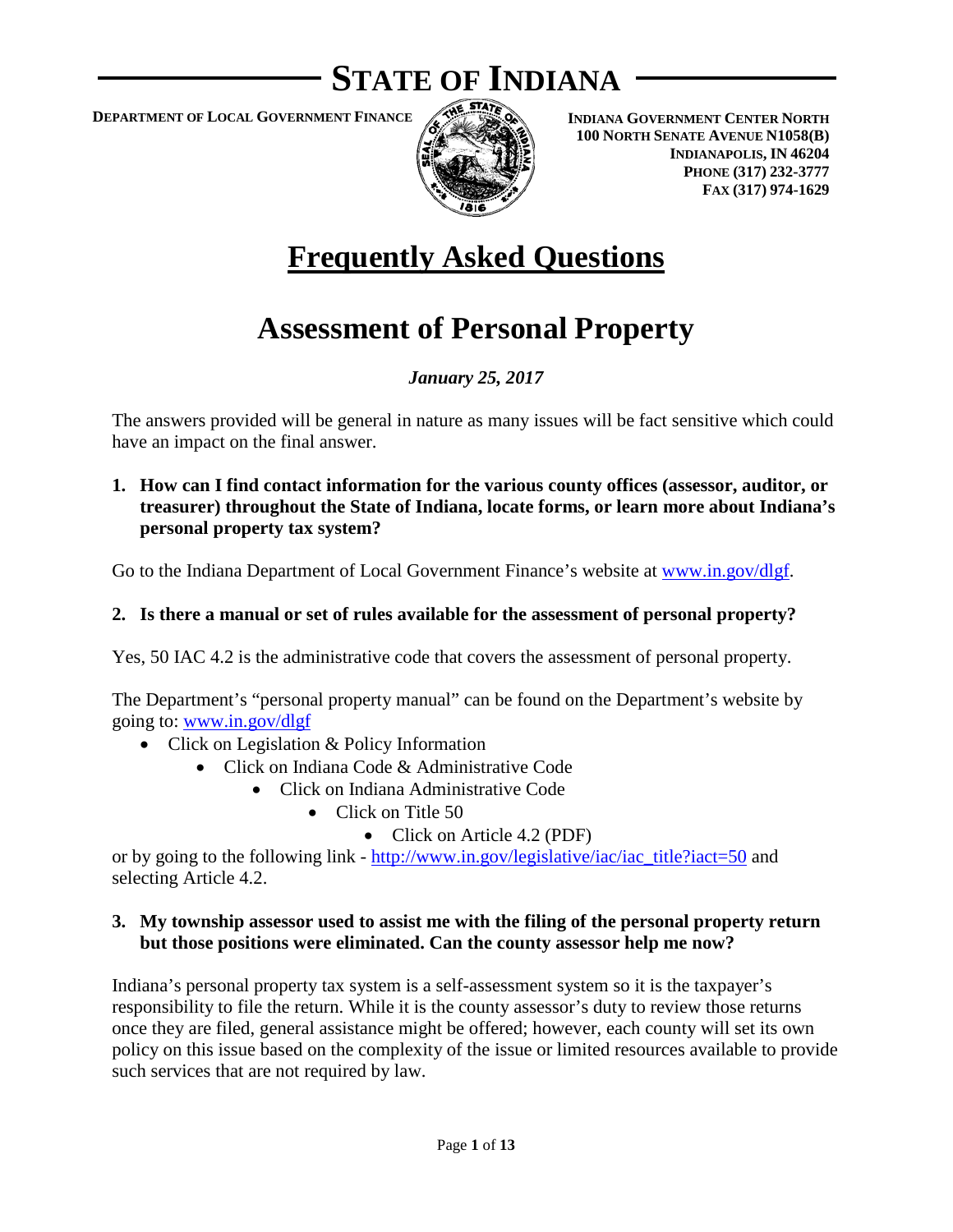### **4. Is there a minimum assessment where no tax return is required?**

Beginning in 2016, IC 6-1.1-3-7.2 provides an automatic exemption for a taxpayer's business personal property in a county if the **acquisition cost** of that taxpayer's **total business personal property** in the county is **less than** \$20,000 for the assessment date. More information is available here: [http://www.in.gov/dlgf/7576.htm.](http://www.in.gov/dlgf/7576.htm) Generally, however, the State of Indiana does not have a minimum assessment where no return would be required if the assessed value was under a certain amount but the law does provide for a minimum tax bill. IC 6-1.1-22-9 (g) provides that if the tax liability on an assessment is less than five dollars (\$5.00), a processing fee will be added to bring the liability up to the five dollar minimum.

### **5. If my business moved or went out of business, and I no longer have personal property located within the county, am I required to file a "final" return and notify the assessor of this change?**

While Indiana law does not require it, many taxpayers believe that it is a good idea to communicate this information since the assessor has the authority to place an estimated assessment on someone who he/she believes has failed to file a return. If the assessor sends a Form 113/PP (Notice of Assessment/Change), and places an estimated assessment on someone, that person would have the right to challenge that assessment within forty-five (45) days of the date of the notice.

#### **6. I purchased a business last July and want a copy of the personal property return that the prior owner filed last year. Can I obtain a copy of it?**

The Form 104 is available for public inspection because it only contains the assessed value. The Form 103, however, contains cost and sales data which is confidential under IC 6-1.1-35-9. Since the previous owner and the current owner most likely have different federal i.d. numbers, one entity would not have the right to view the confidential records of the other by requesting those records from a government official. Of course, the previous owner can provide copies of those records to anyone he chooses. Since this question could be fact sensitive if a person believes that he should be entitled to this information and has been refused, he could request an opinion from the Indiana Public Access Counselor. (Visit their website at [www.in.gov/pac](http://www.in.gov/pac) for more information on accessing public records.)

# **7. What normally happens if I fail to file my business personal property return?**

Once discovered, the county or township assessor will estimate an assessment based upon the best information available and will send the taxpayer a Form 113/PP showing the estimated assessed value. A person receiving a notice of assessment would have thirty (30) days to file a return which would replace the estimated assessment or forty-five (45) days to challenge the estimated assessment through the appeals process (see IC 6-1.1-15). This assessment will be subject to penalties.

### **8. I failed to file a personal property tax return but the assessor never mailed me blank forms, so would the late assessment be subject to penalties?**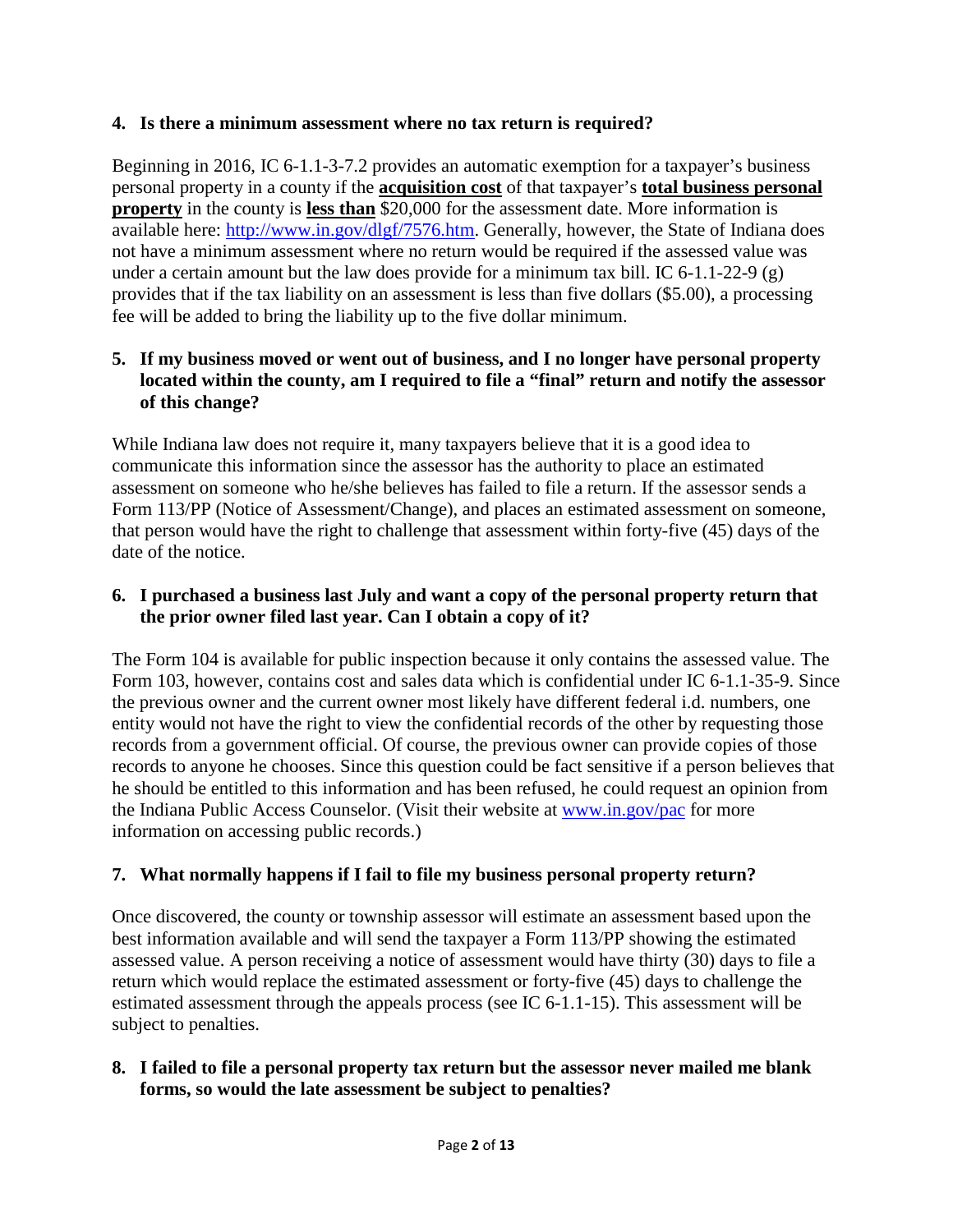Yes, penalties would apply to a return filed late. The Department's rule states that the obligation to file a return is not diminished because forms were not mailed to the taxpayer. The forms are readily available, and it is the taxpayer's responsibility to obtain the appropriate forms and file them in a timely manner.

#### **9. I was attempting to calculate my estimated tax liability by multiplying my assessed value times last year's tax rate and the amount due seems unreasonable. Could I have made a mistake in the calculation?**

The tax rate is for every one hundred dollars (\$100) of assessed valuation, so that adjustment should be added to your calculation.

# **10. Should I attach a check to the property tax return for the taxes due?**

No, the tax rates will be calculated later in the year and tax bills will be mailed in time to be paid by May 10 and November 10 of the following year. In other words, the taxes for the assessment date of January 1, 2016 will be payable in 2017.

# **11. If I owned the business on the assessment date and sold it six months later, would the taxes be pro-rated between me and the new owner?**

No, the owner of the personal property on the assessment date is liable for the taxes on that assessment. If the sales contract contains terms which pro-rates the taxes, that is a legal agreement between two parties but is not required by Indiana law.

# **12. I am the owner of a small business and this is my first year to file a personal property tax return. What do I need to know?**

A small business could file either the Form 103-Short or the Form 103-Long. Typically, the taxpayer will review his depreciation schedule and determine which assets are assessed as real property, which assets are subject to excise tax, and which assets are subject to personal property tax. While taxpayers should refer to 50 IAC 4.2 for detailed information, examples of personal property would include office equipment, other equipment, and signs. Only personal property is reported on this form for taxation. While the Form 103-Short only has one pool used for reporting purposes, the Form 103-Long has four pools. Determination of which pool should be used is based on the federal life assigned to the asset. Once the proper pool is determined, the cost of the assets is reported on the appropriate line within that pool based on the Date of Acquisition. There is a 30% floor so the actual assessment is generally the greater of the actual True Tax Value calculated from the pooling schedule or the 30% of cost calculation. However, there were several legislative changes in 2014, including the creation of a "enhanced abatement' (whereby a taxpayer could get up to a 20-year property tax abatement) and an optional exemption for qualifying new business personal property (IC 6-1.1-10.3). Beginning in 2016, IC 6-1.1-3-7.2 provides an automatic exemption for a taxpayer's business personal property in a county if the **acquisition cost** of that taxpayer's **total business personal property** in the county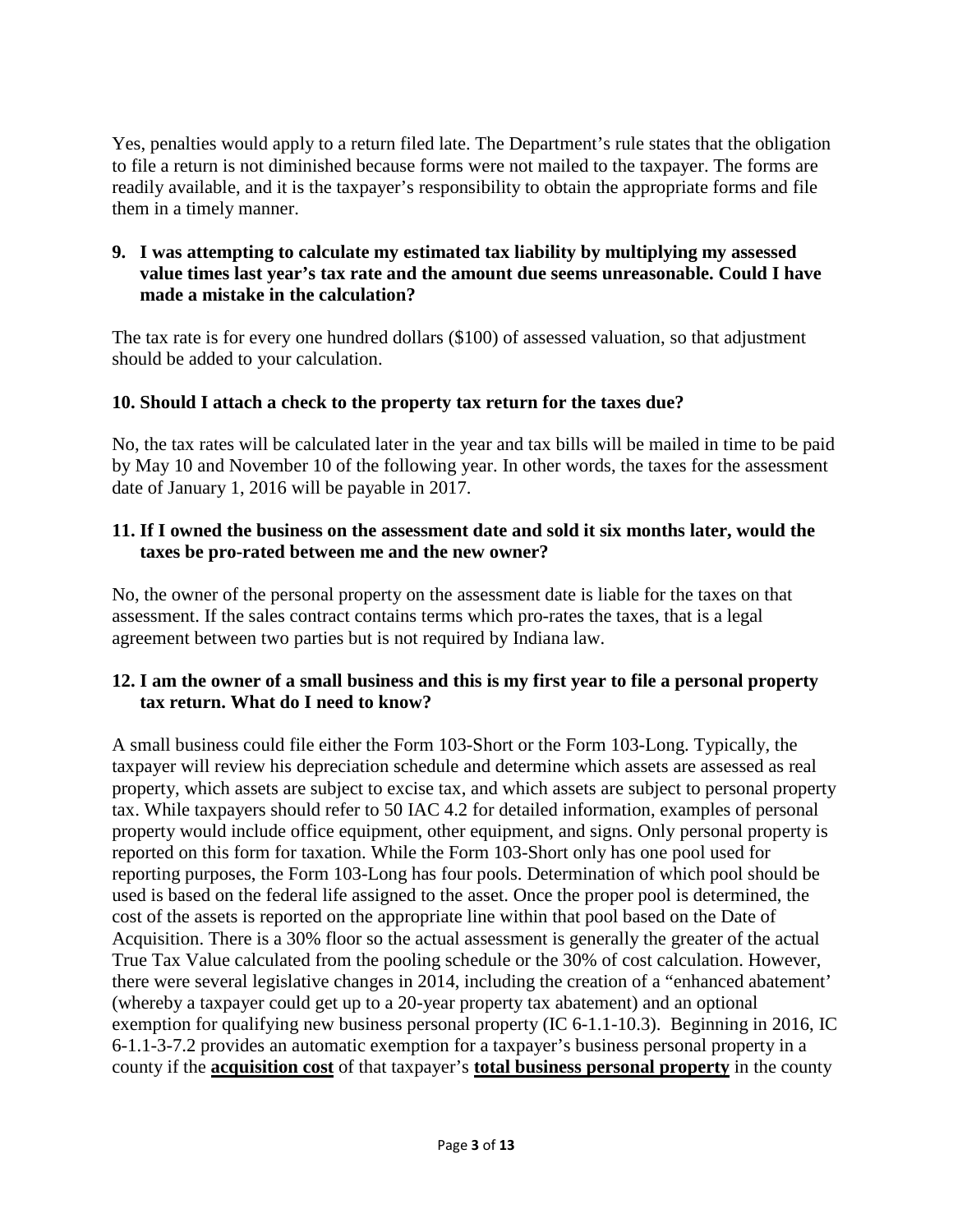is **less than** \$20,000 for the assessment date. More information is available here: [http://www.in.gov/dlgf/7576.htm.](http://www.in.gov/dlgf/7576.htm)

# **13. Where do I mail my return?**

The return must be filed with the township assessor, if any, or the county assessor of the county in which the property is located. To find the address of the assessor, visit: [www.in.gov/dlgf/2440.htm.](http://www.in.gov/dlgf/2440.htm)

### **14. If I send my completed personal property return to the county assessor by mail, does the return have to be received by the assessing official by May 15 or postmarked by May 15?**

If you mail a personal property return, it would have to be postmarked by the post office on or before May 15 to be considered a timely filed return. "Postmarked" does not mean the date printed by a postage meter that affixes postage to the envelope or package, but must be postmarked by the United States Postal Service as mailed on or before the due date.

### **15. I mailed my personal property return timely last year to the county assessor instead of the township assessor. I just received my tax bill, and it has a \$25 penalty plus the 20% of the tax due penalty. Why would I get a penalty?**

The Department's manual states that the return must be filed with the proper assessing official ("'Original personal property return' means a personal property tax return filed with the proper assessing official by May15 or, if an extension is granted, the extended filing date…Failure to file a return or be granted an extension of time to file a return by May 15 as required by law will result in the imposition of a twenty-five dollar (\$25) penalty."). Thus, the taxpayer may have timely filed, but he filed with the wrong entity, so he did not file "as required by law."

Additionally, IC 6-1.1-3-7 states that a taxpayer shall, on or before the filing date of each year, file a personal property return with the assessor of each township in which the taxpayer's personal property is subject to assessment; or the county assessor if there is no township assessor for a township in which the taxpayer's personal property is subject to assessment.

Please refer to the following map [http://www.in.gov/dlgf/files/Township\\_Assessor\\_Referendum\\_Results.pdf](http://www.in.gov/dlgf/files/Township_Assessor_Referendum_Results.pdf) for remaining township assessors.

### **16. What happens if the May 15 due date for filing a personal property return falls on a Saturday or Sunday? When would the personal property return be due?**

The return would be due (or postmarked) on the next succeeding business day that is not a Saturday, Sunday, or federal or state recognized holiday. Please see http://in.gov/dlgf/files/160105\_-\_Wood\_Memo\_-\_2016\_Assessment\_Calendar.pdffor a current list of assessment dates/calendar.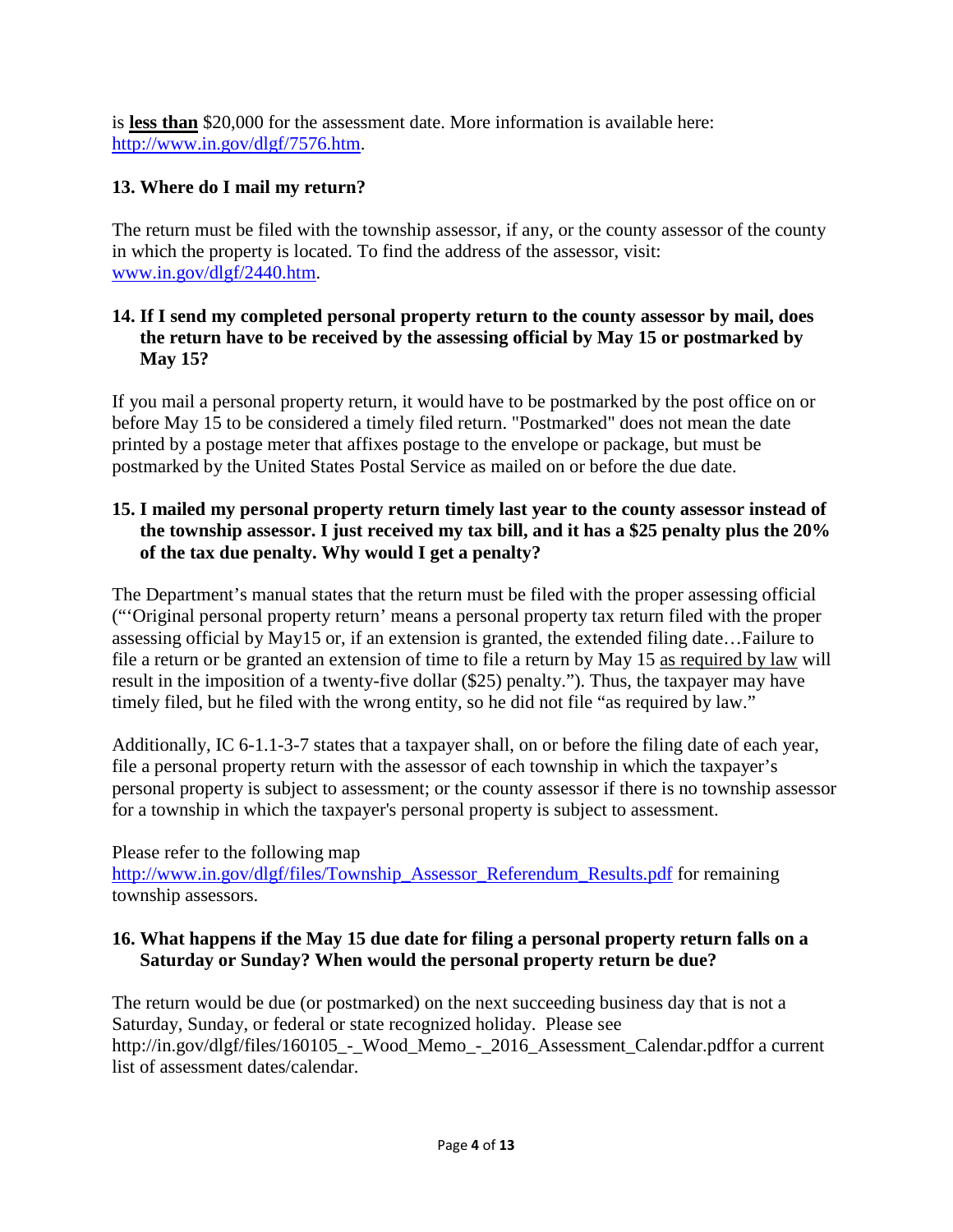#### **17. Are there penalties if I fail to file my personal property return by the due date of May 15?**

Yes. If you fail to file a return by the due date of May 15, a penalty of twenty-five dollars (\$25) will be applied. In addition, if you fail to file a return within thirty (30) days after such return is due, a penalty equal to twenty percent (20%) of the tax determined to be due will be imposed.

## **18. I have been real busy and will not be able to file my personal property return by May 15; can I request a filing extension?**

Yes. A written request for up to a thirty (30) day extension (to June 14) can be made to the county or township assessor. The request must clearly state the reason for the request. This request must be made prior to May 15. The assessing official will review the request and either approve or disapprove the request in writing. The decision on whether or not to grant an extension is made by the local assessing official, and he/she is not required to grant an extension.

## **19. I have retired from farming and now cash rent all my farm land. I elected not to sell my farm equipment which is stored in two large pole barns. Since I have retired from farming, do I have to report and pay property taxes on this equipment?**

Yes. The Indiana Code states that personal property that is held, used, or consumed in the production of income or held as an investment is assessable. 50 IAC 4.2-1-1.1(n) also states that the asset is assessed until it is retired from service. Examples of an asset being retired from service include the sale of the property or the conversion to personal use. While it may be possible to convert a small tractor with a mower to personal use, a combine or other farming equipment could not be considered a household item. The answer to some questions are fact sensitive because it is possible that the retired farmer rented his farm land to his sons and while the retired farmer is not using this equipment, his sons are using the equipment in the production of income. It is also possible that the farmer continues to claim a depreciation expense on the equipment or intends to only cash rent the farm land for one year. Until the equipment is retired from service, it is assessable.

#### **20. I retired from farming and sold my farm and all the farm equipment except a small tractor and bush hog mower which I use a few times a year to mow my yard. Do I still have to report this equipment on the Form 102?**

It is possible that this equipment would not be assessable if it is not used in a trade or business; not held, used, or consumed in the production of income; or not held as an investment. 50 IAC 4.2-1-1.1(n) states that the asset is assessed until it is retired from service and the conversion to personal use is one of the examples given to retire an asset. While property used solely for the purpose of mowing a person's yard would not be assessable, the Department gives great deference to local control since the determination of whether an asset meets the qualifications as personal property would be case specific.

# **21. The Internal Revenue Service changed the method that trade-ins are handled for federal income tax purposes. Could you tell me what the basis of this asset would be in**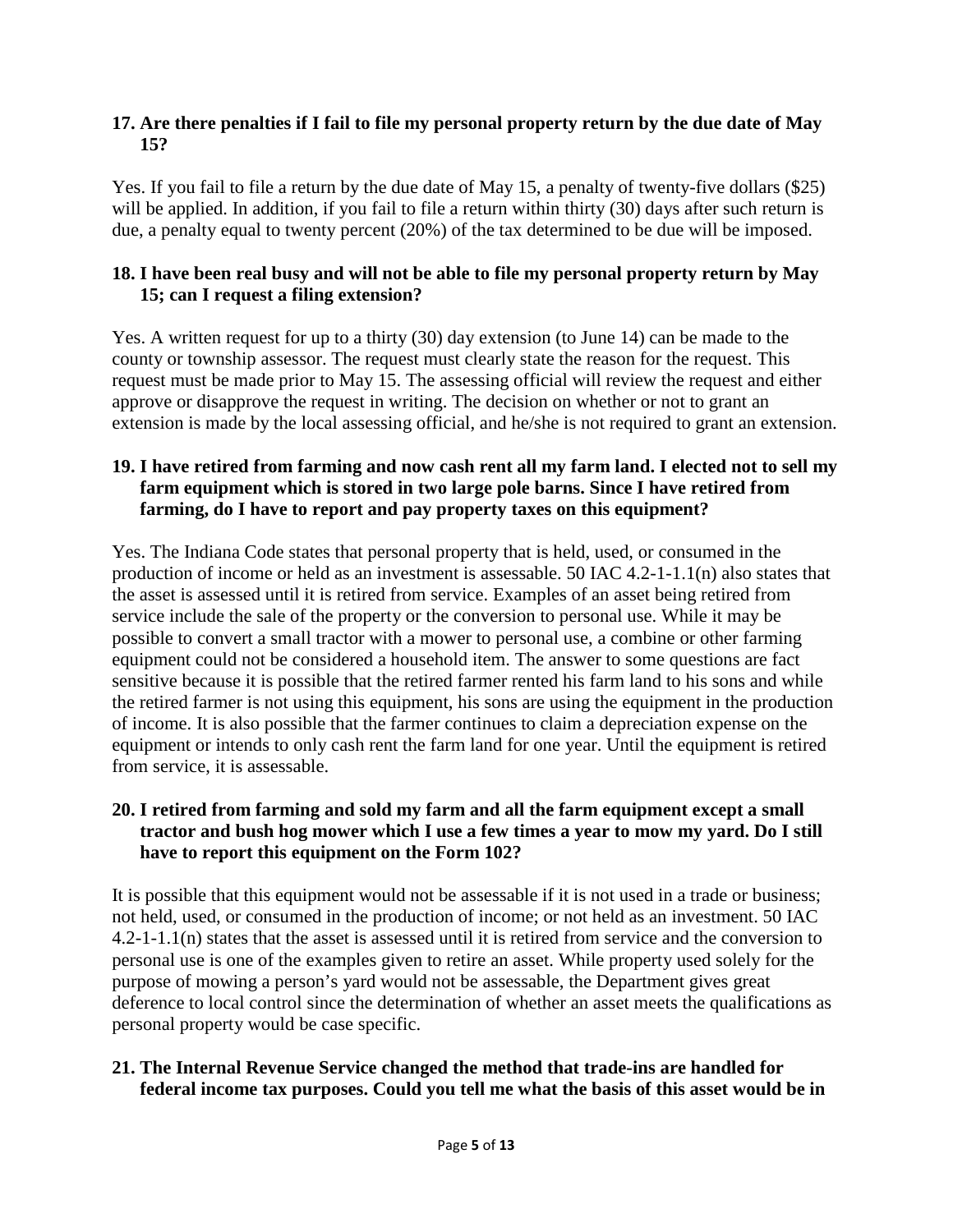**the following example? A taxpayer purchased a piece of equipment for \$70,000. Three years later, the taxpayer traded in the equipment for a more expensive piece of equipment that serves the same purpose. The net book value of the trade-in was \$40,000 and the taxpayer paid an additional \$50,000 in cash. The bill of sale shows that the dealer gave the taxpayer a significant discount off of the list price of the new equipment. The manufacturer's suggested retail price for the new piece of the equipment was \$120,000. The dealer gave a \$15,000 discount and allowed a trade-in value of \$55,000 which left a balance due of \$50,000.** 

For personal property tax purposes in the State of Indiana, the new piece of equipment has a tax basis of \$90,000 (net book value plus cash boot). On the personal property return, the taxpayer should report the basis of the new equipment at the \$90,000 amount and not the list price of \$120,000.

# **22. As a follow-up question, what if the taxpayer expensed the asset in the first year?**

This is a depreciation expense for federal income tax purposes, so the tax basis would be the value for that asset for Indiana property tax purposes until it is retired through sale, exchange, scrapped, etc. For example, a \$25,000 asset that was fully depreciated in the first year would have a tax basis of \$25,000 for Indiana property tax purposes until it was retired.

# **23. Has business personal property tax been eliminated?**

No, it has not been eliminated. However, there were several legislative changes in 2014, including the creation of a "enhanced abatement' (whereby a taxpayer could get up to a 20-year property tax abatement) and an optional exemption for qualifying new business personal property (IC 6-1.1-10.3). Beginning in 2016, IC 6-1.1-3-7.2 provides an automatic exemption for a taxpayer's business personal property in a county if the **acquisition cost** of that taxpayer's **total business personal property** in the county is **less than** \$20,000 for the assessment date. More information is available here: [http://www.in.gov/dlgf/7576.htm.](http://www.in.gov/dlgf/7576.htm)

# **24. Why is the grain leg assessed as personal property and the grain bin that it is attached to assessed as real property?**

The use of the asset is the key. The grain bin, used for storage, is classified in 50 IAC 4.2-4-10 as real property while the legs and other loading/unloading systems are classified as part of the machinery and equipment which is assessed as personal property. The same theory applies to automatic feeding and watering systems in livestock or poultry buildings since their use pertains to the operation and not the structure of the building.

# **25. My dad sold me his business for one dollar (\$1.00). Am I still required to report this equipment since none of the equipment has been capitalized and depreciated?**

Yes. The equipment is used in the production of income and needs to be reported. 50 IAC 4.2-4- 3(e) states that equipment recorded on the books at a nominal or no value must be reported at its actual acquisition cost determined by reference to the insurable value of the equipment.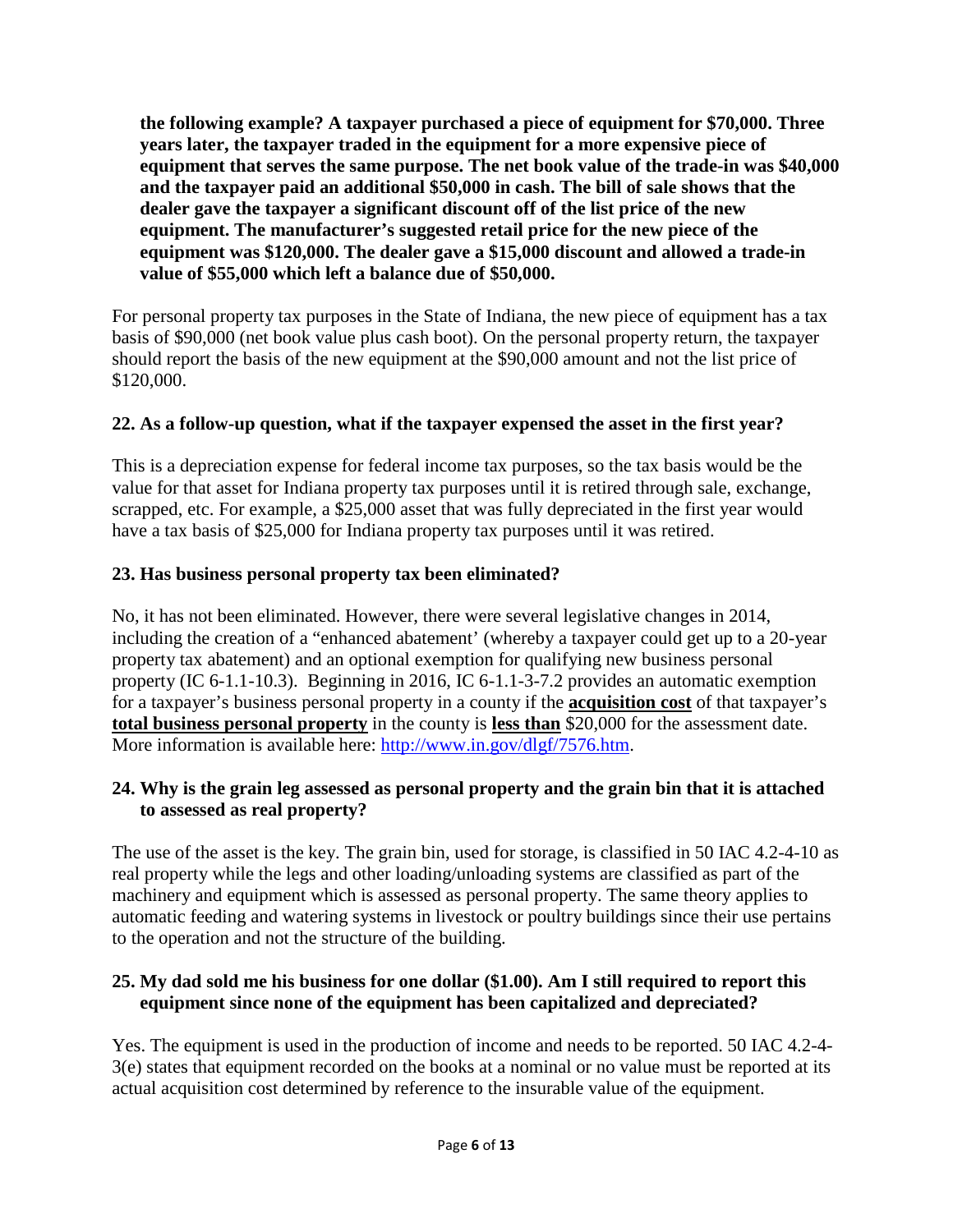#### **26. I have an irrigation system on my farm. Is this system assessable as real or personal property?**

This system is a piece of equipment and would be assessable as personal property. This would include the pivot, the well, the power wiring, and the pumps and motors associated with the irrigation system.

#### **27. Why is the well for my house assessed as real property and the well for my irrigation system assessed as personal property?**

A well for the home is assessed as a part of the one-acre homesite price which includes a well and septic (or water supply and sewage service if in a city or town). The well is not assessed separately but as a part of that piece of land.

All other wells are treated as personal property. The well to irrigate the field is simply a piece of equipment that supplies water for the irrigation system. The well that provides water for poultry and livestock is also personal property.

Occasionally, a well serves both functions – providing water for the home, as well as for livestock or irrigation. In that case, the well would be assessed as real property in the one-acre homesite price, and the cost of piping the water to the barn or irrigation system would be personal property.

Deciding that one well is real property and another well is personal property because of its use is not uncommon. The same distinction is made for electric power since some electric power has a building-related use and is assessed as real property, while other electrical power has a use related to the operation of equipment and is assessed as personal property.

## **28. I have several assets on my depreciation schedule which I'm not sure should be reported as personal property or assessed as real property. Are there any guidelines to help distinguish this?**

Yes. Included in the personal property rule (50 IAC 4.2) is a guide intended to assist in the identification of property as to being either real or personal property. (See 50 IAC 4.2-4-10)

### **29. In filing my personal property return, I'm not sure which of the four (4) pools I should report my equipment in. Is there any guidance on this?**

Yes. All equipment costs should be reported in the pools based upon the depreciable life assigned for federal tax purposes. Most equipment generally will fall into Pool #2. This is also discussed in the personal property rule at 50 IAC 4.2-4-5.

### **30. I timely filed my business personal property return but later determined it was filed incorrectly. Are there any provisions for "amending" a filed return?**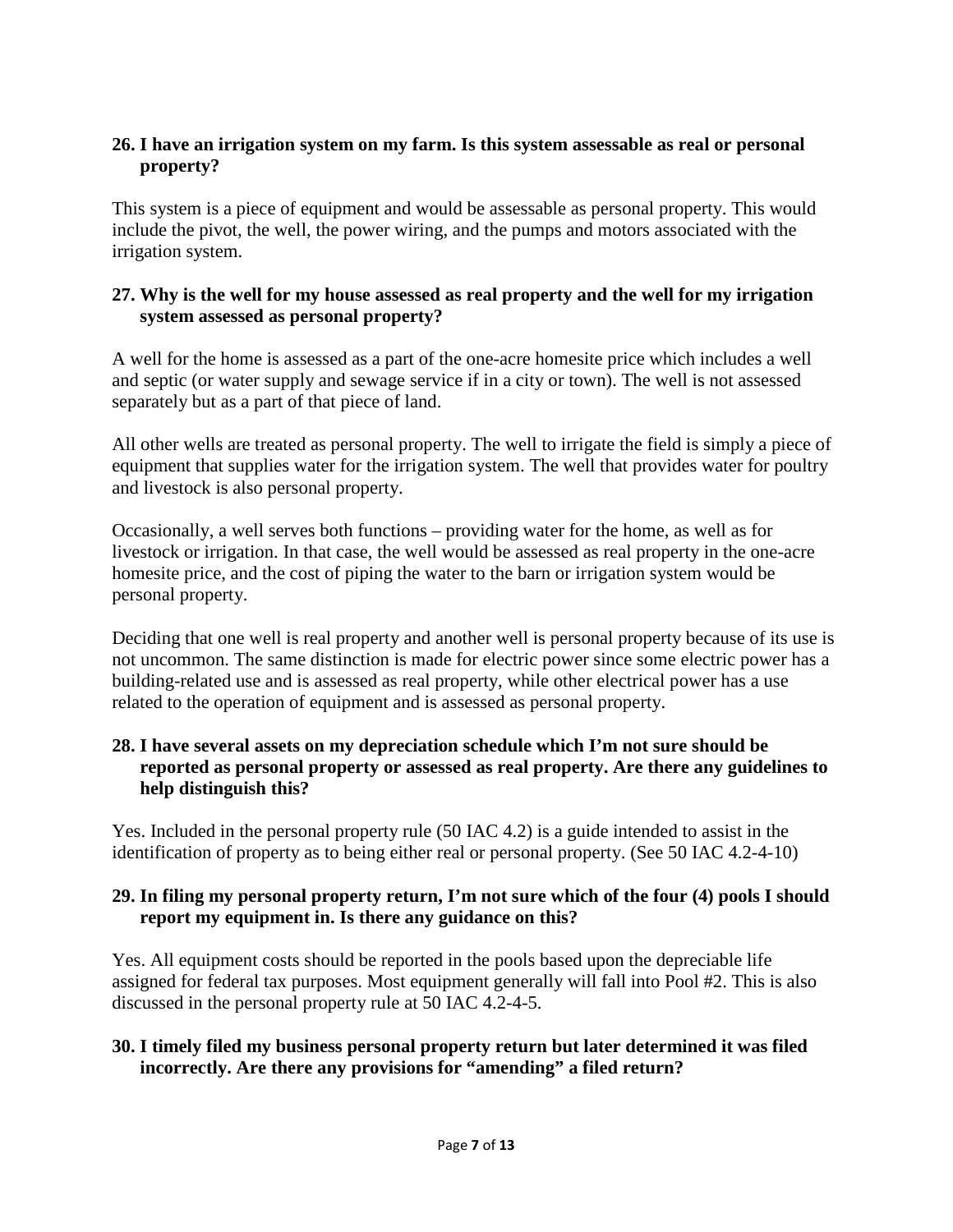Yes. If you timely filed your original return, you may amend this return one time. This would be done by filing another return and showing "Amended" at the top of the return. The amended return must be filed within twelve months of the due date of original return. In other words, the amended return would be due by May 15 of the following year or within twelve months of the extended due date, if an extension was granted. A taxpayer may claim on an amended personal property tax return any adjustment or exemption that would have been allowable under any statute or rule adopted by the Department, if the adjustment or exemption had been claimed on the original personal property tax return. A return that is filed late cannot be amended.

## **31. If I file a Form 103-Short for an assessment date, do I have to continue using the short form or can I switch and use the Form 103-Long?**

Each assessment year stands alone, so any business could file the Form 103-Long; however, smaller businesses may elect to file the Form 103-Short if they meet the requirements listed on the form. This means it is possible for certain businesses to elect to file the long form after filing the short form the prior year. Beginning in 2016, IC 6-1.1-3-7.2 provides an automatic exemption for a taxpayer's business personal property in a county if the **acquisition cost** of that taxpayer's **total business personal property** in the county is **less than** \$20,000 for the assessment date. More information is available here: [http://www.in.gov/dlgf/7576.htm.](http://www.in.gov/dlgf/7576.htm)

#### **32. I file personal property tax returns in multiple counties and one county is requesting that every taxpayer reconcile last year's return to this year's return by providing information on acquisitions and disposals. Can this county do that?**

No, this information is not required by statute or by the Department's administrative code, so a county cannot set a county-wide policy to request it. While an assessor cannot request this information on a county-wide basis at the time of filing, an assessor does have the responsibility of reviewing returns once they are filed. If questions arise during that review, the assessor has the authority to request a taxpayer's books and records or explanations on the information and amounts reflected on that return.

#### **33. I have business personal property located in several counties. Am I permitted to report all the equipment spread out through each of these counties in one taxing district for each county?**

No. An assessment must be made for each taxing district within each county where property has a tax situs (but see the following question).

#### **34. I have business personal property located in several townships within a county. If I send the county assessor a spreadsheet along with a cover letter requesting him/her to calculate the assessments and place them in the proper taxing district, would that be acceptable?**

No, the personal property tax system in Indiana is a self-assessment system where the taxpayer determines what his assessment should be, and the assessor reviews that assessment. The mailing of a cover letter with an attached spreadsheet would not constitute the filing of a personal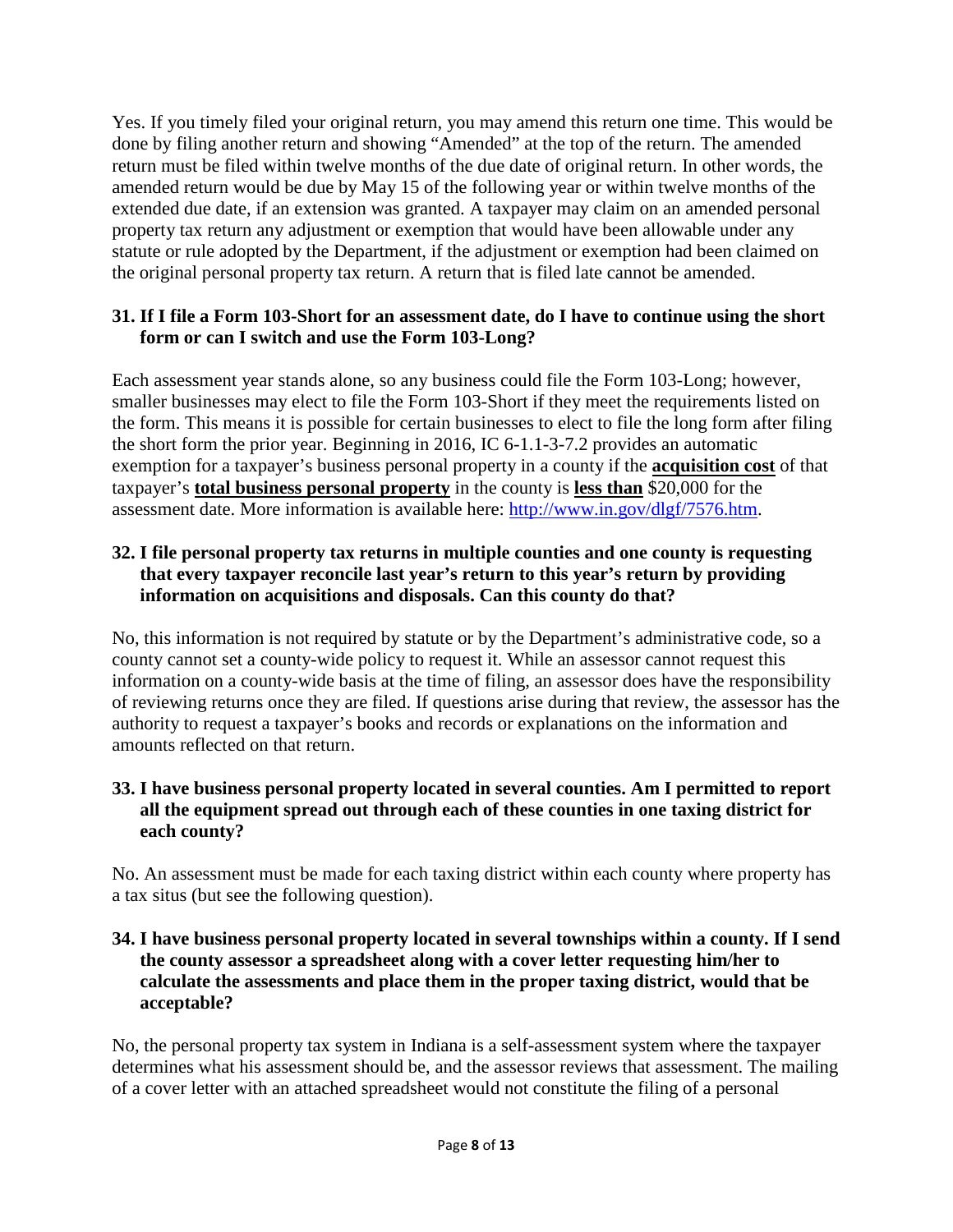property return, so late filing penalties would apply if a return is not timely filed. However, a taxpayer with: (1) personal property located in more than one township in a county; or (2) personal property located in two or more taxing districts within the same township; must file a single return with the county assessor and attach a schedule listing, by township, all the taxpayer's personal property and the property's assessed value. The county assessor must allocate the assessed value by township and by taxing district.

# **35. How are computer software costs handled? Do I need to report the software costs on my personal property return?**

Computers, including the hardware and "operational" software, must be reported on the personal property return. Operational software consists of the software that makes the computer hardware function. Application software consists of the program that details the operations the computer equipment is to perform to achieve the specific objective of the user. If the value recorded on the books and records reflects charges for customer support services such as educational services, maintenance, or application software that relate to future periods and not to the value of the tangible personal property, the charges may be deducted as nonassessable intangible personal property (to the extent that a separate charge or value can be identified). This is further discussed in 50 IAC 4.2-4-3(f) and (g).

# **36. What are Special Tools? (tooling)**

Special tooling includes, but is not limited to, tools, dies, jigs, fixtures, gauges, molds, and patterns acquired or made for the production of products or product models which are of such specialized nature that their utility generally ceases with the modification or discontinuance of such products or product models. It is not the machine used to manufacture the product.

# **37. How are Special Tools reported for Personal Property Tax Purposes?**

They are reported on Form 103-T. (State Form #22667) The total cost of acquisitions since the last assessment date is valued at 30% of cost. The total cost of acquisitions prior to the last assessment date is valued at 3% of cost. The total value is carried to Line 56 of Form 103-Long. They are not subject to the 30% floor computation.

# **38. What qualifies for the abnormal obsolescence deduction and how do I claim it on the property tax return?**

50 IAC 4.2-9-3(a) defines "abnormal obsolescence" as meaning that obsolescence which occurs as a result of factors over which the taxpayer has no control and is unanticipated, unexpected, and cannot reasonably be foreseen by a prudent businessperson prior to the occurrence. It is of a nonrecurring nature and includes unforeseen changes in market values, exceptional technological obsolescence, or destruction by catastrophe that has a direct effect upon the value of the personal property of the taxpayer at the tax situs in question on a going concern basis. It is important to understand that functional obsolescence and external/economic obsolescence are market value concepts while normal obsolescence and abnormal obsolescence are concepts used in Indiana's true tax value system. These two concepts of obsolescence have entirely different functions and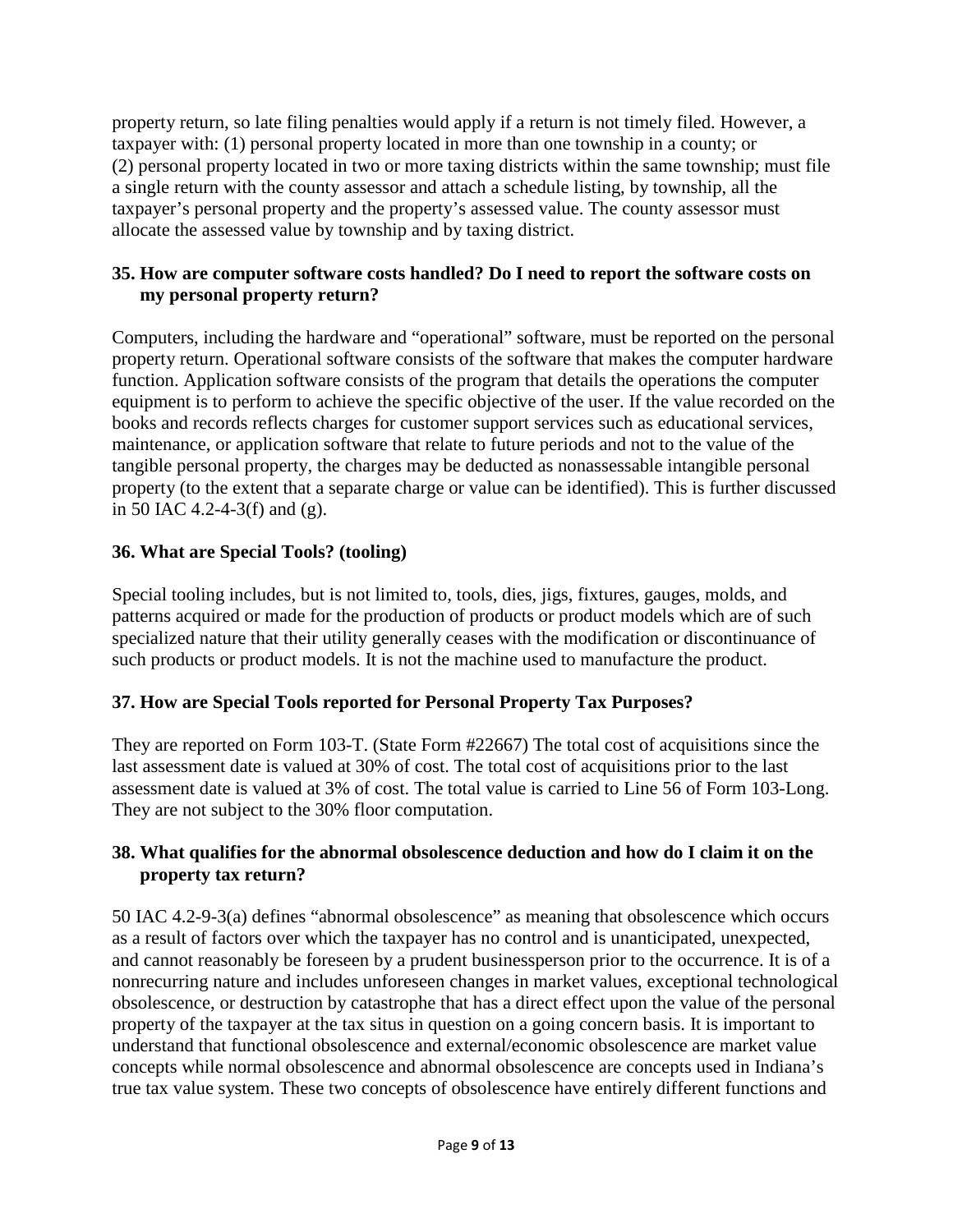should not be intermingled. Please refer to the following memos for further detail: http://www.in.gov/dlgf/files/090821 - Wood Memo -[\\_Abnormal\\_Obsolescence\\_and\\_Personal\\_Property\\_Assessments.pdf](http://www.in.gov/dlgf/files/090821_-_Wood_Memo_-_Abnormal_Obsolescence_and_Personal_Property_Assessments.pdf) and [http://www.in.gov/dlgf/files/110418\\_-\\_Wood\\_Memo\\_-\\_Abnormal\\_Obsolescence\\_FAQs.pdf](http://www.in.gov/dlgf/files/110418_-_Wood_Memo_-_Abnormal_Obsolescence_FAQs.pdf)

#### **39. In my tool and die business, I have two (2) CNC milling machines that I am leasing. These machines are on a five (5) year lease with an option to purchase each of these machines at the end of the lease for one dollar (\$1). I thought since these machines are being leased that the leasing company would be responsible for the property taxes. Please clarify who is responsible for reporting this equipment.**

The personal property rule has a section (50 IAC 4.2-8) on leased equipment. Leased equipment is defined as being either a capital or operating lease. A "capital lease" is defined as lease in which title (ownership) to the asset will transfer at or before the end of the lease to the lessee. These types of leases contain a purchase option and title can transfer at the end of the lease. These can include a sales type lease, direct financing lease, and leveraged leases. An "operating lease" is typically a short-term lease in which the leased equipment will remain the property of the leasing company at the end of the lease. Based upon the information included in the question, this would be a "capital" lease. In the case of a capital lease, the lessee/possessor of the leased equipment is the party responsible for reporting and paying the property taxes. These leased CNC machines should be reported in the pools on your Form 103. In addition, you will need to complete Form 103-N, Schedule II. The leasing company will complete Form 103-O, Schedule II, which will disclose that the owned leased equipment is a capital lease to be assessed to the person in possession of the property (in this case, the tool and die business). Proper disclosure of the lease agreement on the Form 103-N and Form 103-O will lessen the possibility of a double assessment occurring.

**40. I own a small accounting business. In completing my personal property return, there are questions on page 1 of the return about leased equipment. On January 1, my business is in possession of a leased copy machine and a leased postage mailing machine. In reviewing the lease agreement, it states each machine is being leased for one year and at the end of the lease the machines will be returned to the leasing company. Who is responsible for reporting and paying the property taxes on these leased office machines?**

The personal property rule has a section (50 IAC 4.2-8) on leased equipment. Leased equipment is defined as being either a capital or operating lease. A "capital lease" is defined as lease in which title (ownership) to the asset will transfer at or before the end of the lease to the lessee. These types of leases contain a purchase option and title can transfer at the end of the lease. These can include a sales type lease, direct financing lease, and leveraged leases. An "operating lease" is typically a short-term lease in which the leased equipment will remain the property of the leasing company at the end of the lease. Based upon the information included in the question, this would meet the definition of an "operating" lease since the lease term is one (1) year. In the case of an operating lease, the lessor/leasing company that leases the equipment is the party responsible for reporting and paying the property taxes. The leasing company will report this leased equipment in the pools using the Form 103. In addition, the leasing company will file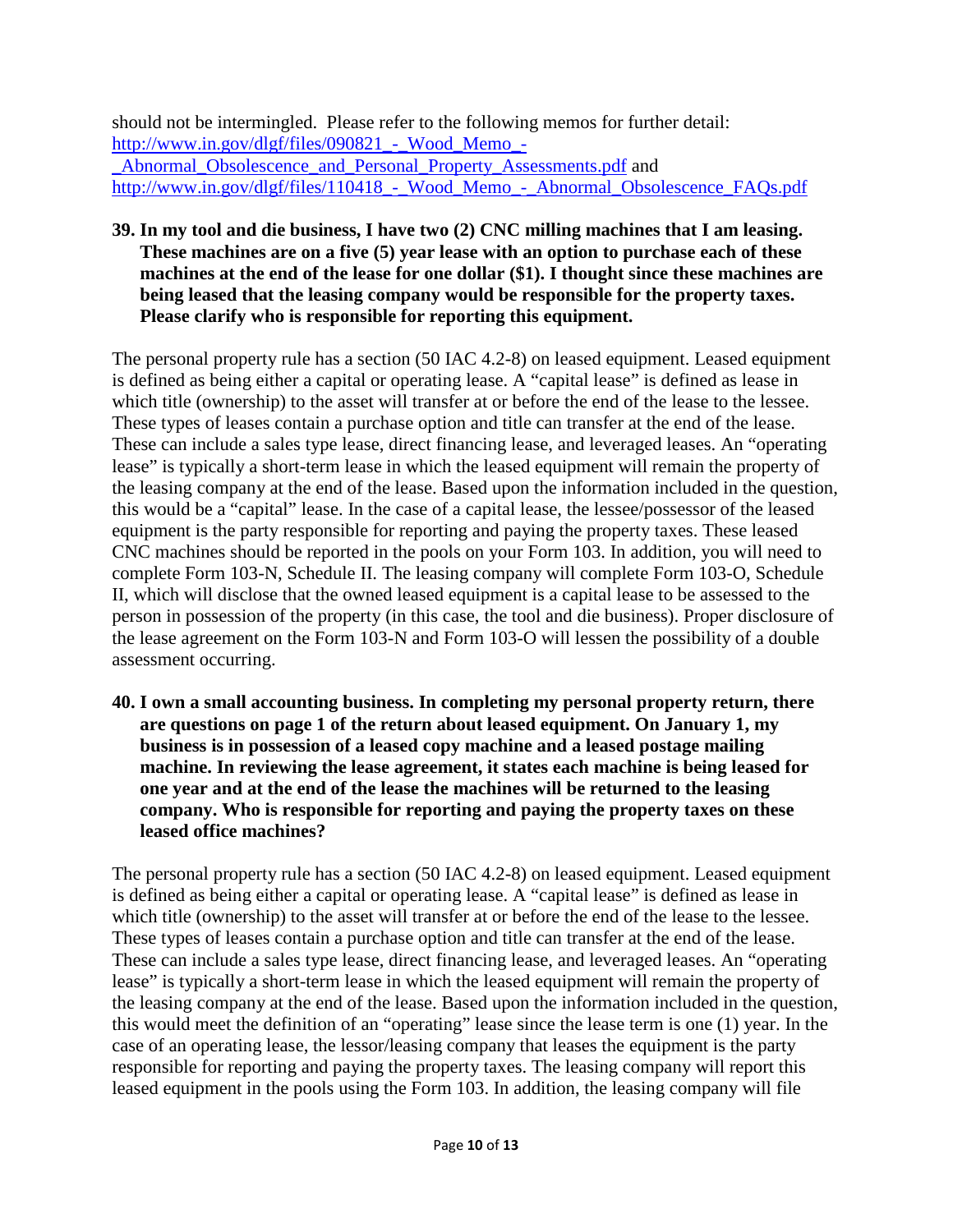Form 103-O, Schedule 1. The accounting business (lessee) will need to complete Form 103-N, Schedule I. The purpose of filing the Form 103-N is to disclose that you are in possession of these two leased items and that the leasing company/lessor is the owner of this equipment.

# **41. I have personal property in my possession that does not belong to me, but I do not want to report this to the assessor because I don't want the owners to have to pay taxes on it either. Could I get in trouble for this?**

The Department's rules state that the person in possession of the personal property is liable for the taxes on the property unless he establishes that the property is being assessed and taxed in the name of the owner, or the owner is liable for the taxes under a contract with that person and that person files a correct Form 103-N If the person in possession refuses to establish this, the assessor could estimate the value of the personal property and place that assessment on the person in possession. (See 50 IAC 4.2-2-4 for more information on this topic.)

#### **42. I timely filed my business personal property return on May 15. However, on June 25, I received a Form 113/PP from the county assessor advising me that my assessment was increased from \$128,200 to \$142,000. The county provided an explanation of this change, but I do not agree with it. What can I do? Can I appeal this change?**

Yes, you can appeal this change in assessment to the county property tax assessment board of appeals (PTABOA). This notice of appeal must be filed not later than forty-five (45) days after the date of the Form 113/PP with the township assessor (if any) or the county assessor. Instructions for completing this notice of appeal can be found at the top of the Form 113/PP.

# **43. What is the timeframe for an assessor to change a personal property assessment?**

If the taxpayer's personal property return for a particular year substantially complies with the applicable laws and regulations, an assessing official or a county property tax assessment board of appeals (PTABOA) may change the assessed value claimed by the taxpayer on the return only within the time period prescribed in IC 6-1.1-16-1, meaning a township assessor has until September 15 or four months after the return is filed (whichever is later) and the county assessor or the PTABOA has until October 30 or five months after the return is filed to make a change to an assessment without conducting a full audit. Otherwise, if a taxpayer files a personal property return for a particular year, personal property which is omitted from or undervalued on the return may be assessed, or its assessed value may be increased, only if proper notice is given within three years after the date the return is filed. If a taxpayer fails to file a personal property return for a particular year, the taxpayer's personal property may be assessed for that year only if proper notice is given within ten years after the date on which the return for that year should have been filed.

**44. In filing my personal property return I have reported all the equipment that is shown on my depreciation schedule. My accountant removes from the depreciation schedule the equipment once it becomes fully depreciated. If I am still using these fully depreciated assets that have been written off, should I be reporting this equipment on my personal property return?**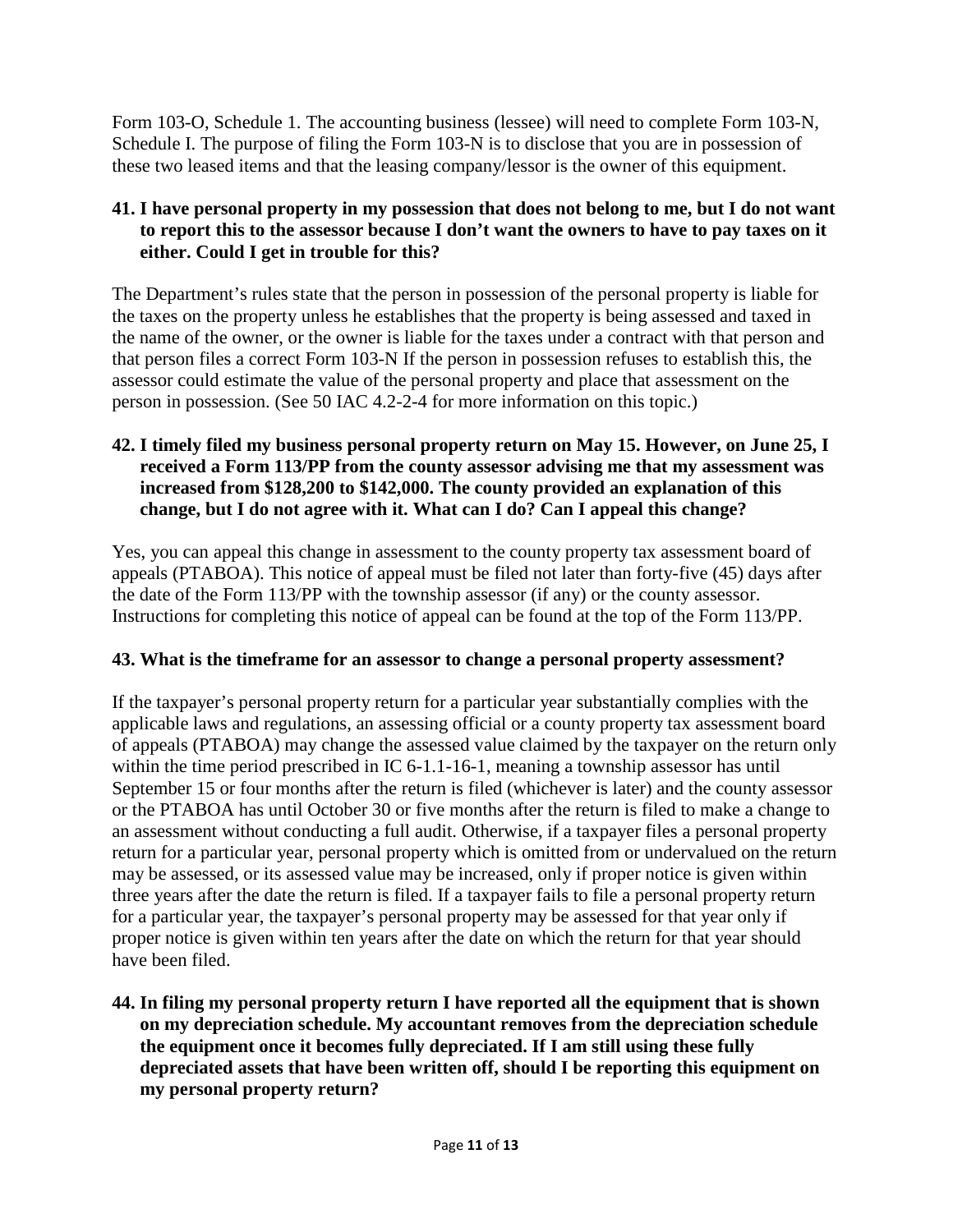Yes. The fully depreciated assets that have been written off that you are still in possession of are required to be reported on the personal property return. It is important to understand that being fully depreciated relates to expenses for federal income tax purposes, while Indiana's personal property tax system is an ad valorem tax which remains in place while the asset is used in the production of income. This is further explained in 50 IAC 4.2-4-3.

#### **45. I have two old injection mold machines that have been removed from service and replaced with new machines. These old machines have been moved to my warehouse and are going to be sold. Do I still have to report these two injection mold machines?**

Yes. When machinery and equipment has been removed from service and is awaiting disposal on the assessment date, it is valued as "permanently retired equipment" pursuant to 50 IAC 4.2-4- 3(d). This property would be reported on the Form 103-Long, line 57, at its net scrap or net sale value. In reporting this equipment, you should also file a Form 106 explaining this adjustment.

#### **46. As of January 1, I was in the process of installing a production line in my business. This production line was not capitalized on January 1, but was included on the balance sheet as construction in process. This production line was completed and capitalized, and depreciation began in November. Do I have to report this equipment on my personal property return and, if so, how should it be reported?**

Yes, the cost of the production line needs to be reported on the Form 103-Long. A further explanation can be found in 50 IAC 4.2-6-1. Personal property not placed in service is defined as property which has not been depreciated and is not eligible for federal income tax depreciation. Construction in Process (CIP) is an example of equipment not placed in service. It is physically there on the assessment date, but is not completely assembled and functioning. The True Tax Value of this equipment would be ten percent (10%) of the cost of the qualified equipment not placed in service. This would be disclosed on line 55 of the Form 103-Long.

#### **47. We are a not-for-profit entity (charitable, religious, educational, etc.) and have personal property, but since we receive an exemption, do we have to file a personal property tax return?**

Yes, the annual filing of a personal property tax return is still required. Indiana law states that the property is subject to taxation until the entity follows the statutory procedures for obtaining the exemption. Basically this means that the entity files a personal property tax return to assess the property and then it files the exemption application as required to claim an exemption on the assessment. The county property tax assessment board of appeals (PTABOA) then reviews the exemption each year to determine if the property's use qualifies it for a full or partial exemption or no exemption at all. Although there is an exemption under IC 6-1.1-3-7.2 for a taxpayer's business personal property in a county if the acquisition cost of that taxpayer's total business personal property in the county is less than \$20,000 for the assessment date, this exemption applies to "business personal property" that "is otherwise subject to assessment and taxation under this article." If the property has already been exempted through a 136, then it is not otherwise subject to assessment and taxation, meaning the exemption for personal property with